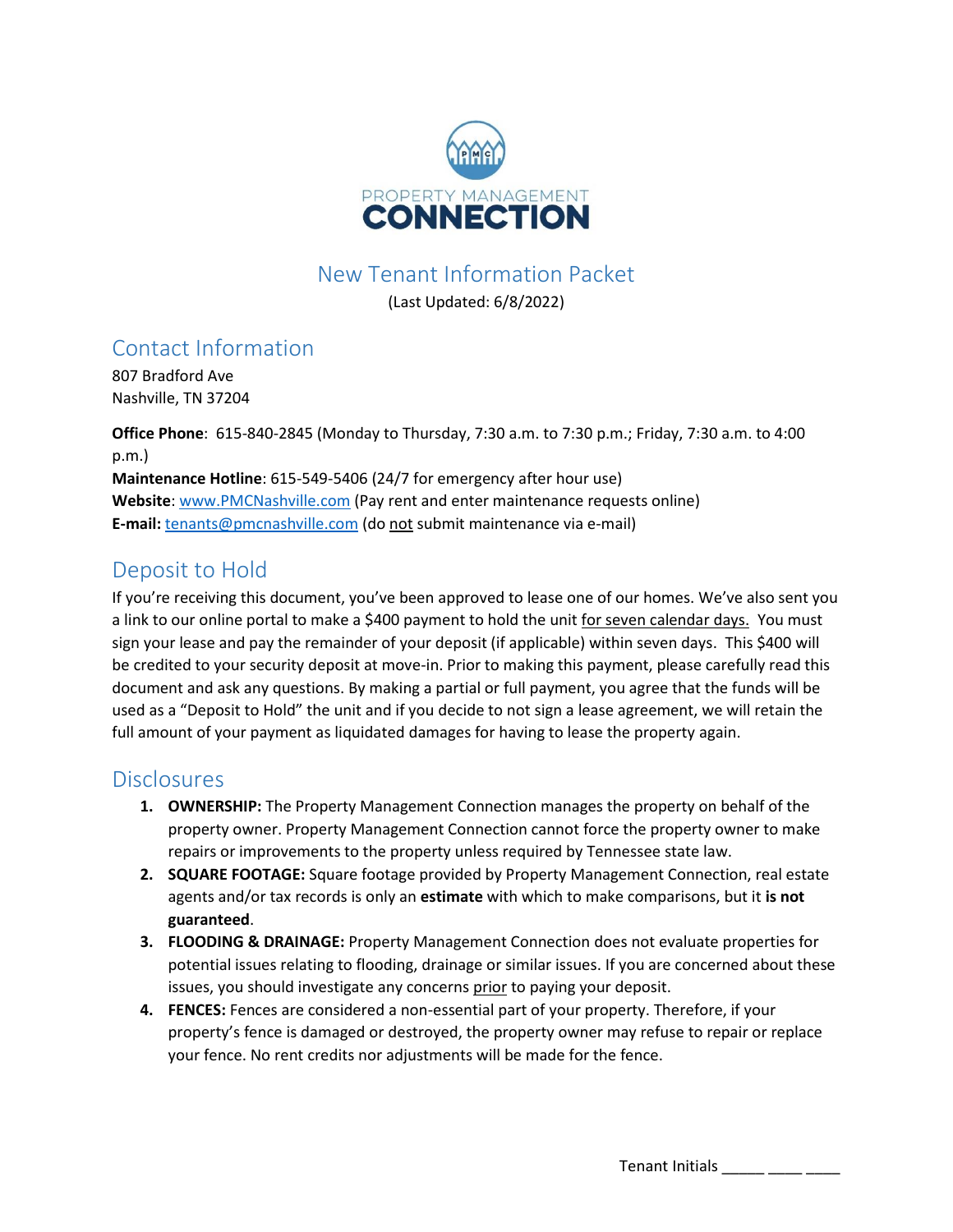- **5. WINDOWS:** Older homes may have wood windows (or similar old windows). These windows may be energy inefficient and/or difficult to open and close. If you are concerned about the windows, you should investigate any concerns prior to paying your deposit
- **6. SCHOOL DISTRICTS:** It is advised that you independently confirm school zoning with the appropriate school authorities, as school districts are subject to change. Other school information (rankings, curriculums, student-teacher ratios, etc.) should be confirmed by appropriate sources in writing.
- **7. INFORMATION ABOUT CRIMES:** You should consult with local, state and federal law enforcement agencies for information or statistics regarding criminal activities at or near the Property, the presence of methamphetamine manufacturing, or for the location of sex offenders in a given area.
- **8. ENVIRONMENTAL HAZARDS:** Environmental hazards, such as, but not limited to: radon gas, mold, asbestos, lead-based paint, hazardous wastes, landfills, byproducts of methamphetamine production, high-voltage electricity, noise levels, etc., require advance techniques by environmental specialists to evaluate, remediate and/or repair. If you are concerned about these issues, you should investigate any concerns prior to paying your deposit.

#### Lease

Your lease will be sent to you after you pay your security deposit. You can sign the lease via electronic signature. If you wish to review your lease prior to paying the security deposit, please let the office know and we'll be glad to send you a blank copy. Note: If you do not sign the lease within three days after we send it to you, we reserve the right to refund your security deposit and lease the property to a different tenant.

## Tenant Resources

We want to be a transparent property management company. Therefore, we post most of our policies and procedures on our website a[t https://www.propertymanagementconnection.com/tenants/.](https://www.propertymanagementconnection.com/tenants/) This page is a great reference for topics including how we respond to maintenance requests for no heat or no air conditioning, how we post late fees, move-in and move-out instructions and rules & fees. We strive to provide excellent homes and we want you to be happy living in our properties. Please ensure that you are comfortable with our policies before paying your deposit and committing to the property.

### Fees

Tenants are required to pay \$35.00 per month to Property Management Connection as the Tenant Benefits Package. This further breaks down to:

- \$9.50 per month to provide \$100,000 of "Liability to Landlord" insurance. This provides certain coverage for accidental damage that you may cause to the property (such as starting an accidental fire). This is not renter's insurance and does not cover any of your personal property. We strongly encourage, but do not require, tenants to obtain renter's insurance.
- \$25.50 per month as a Tenant Management Fee. Many property managers require tenants to pay lease preparation fees and other monthly fees. Instead of charging several fees on a monthly and/or annual basis, we have opted to roll these together as the single monthly fee.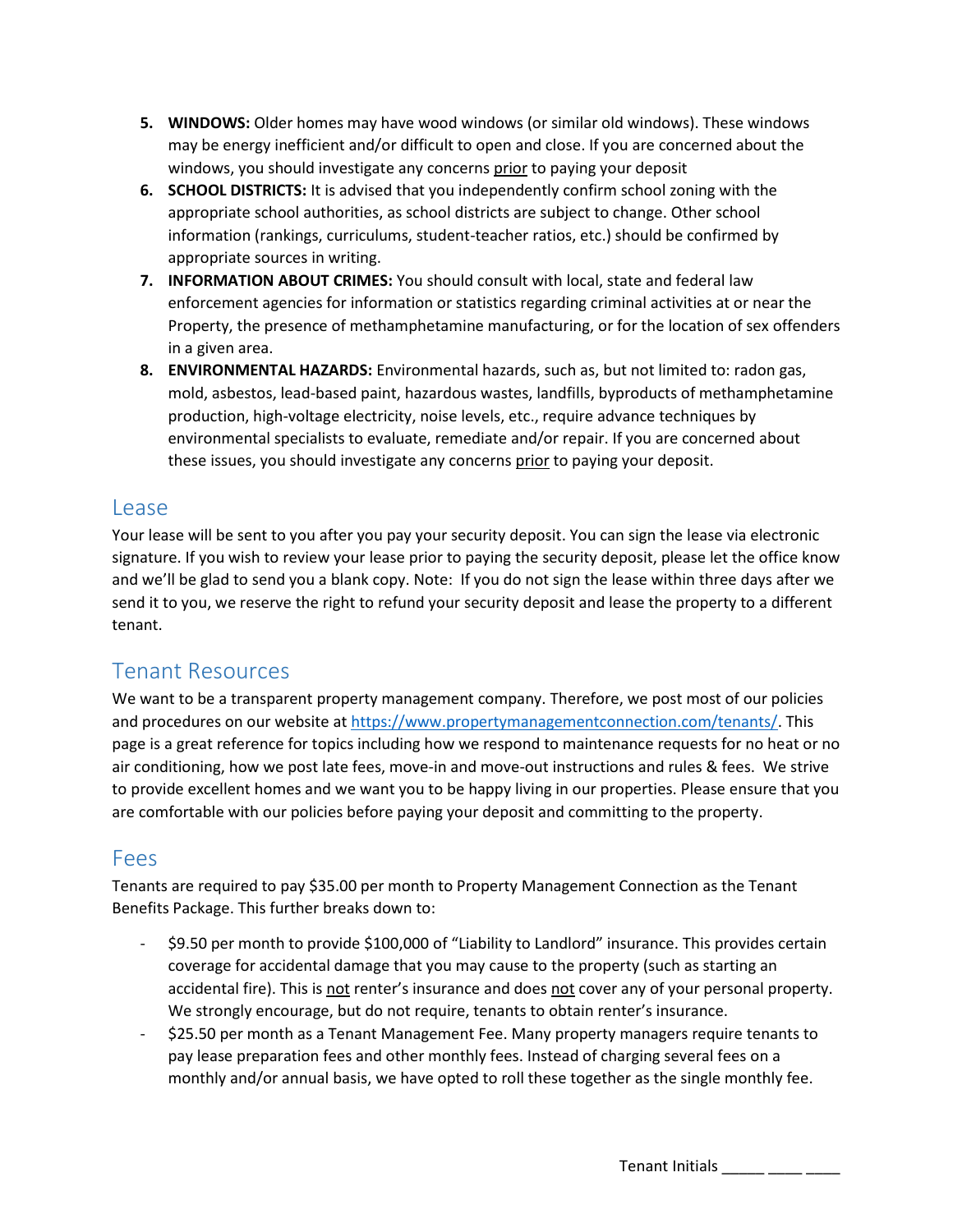Tenants are required to pay a credit contingency fee and the monthly cost will be based on the tenants FICO credit score. The marked option below will be the category the tenant falls under and the monthly amount the tenant will be paying.



FICO Score is  $<$  580 or NA – \$50/mo.

FICO Score is > 580 but < 620 - \$35/mo.

FICO Score is > 620 but < 699- \$20/mo.

FICO Score is > 699- \$0/mo.

## Visits to the property

We receive frequent requests from tenants to visit a property between when their application was approved and the start of a lease. On units that are currently tenant occupied, we are unable to perform any showings on a property once a deposit has been paid. For vacant units we can coordinate a visit from a member of our staff Monday through Friday between 9 AM and 3 PM for a \$50 charge for up to a 30-minute appointment.

## First Month's Rent

We do not prorate charges for the month in which you will move in to a property. One month's rent is required to be paid in full prior to receiving access to keys for the property.

## Rent Due

Under Tennessee Law and in accordance with your lease, rent payments are due on the  $1<sup>st</sup>$  of the month and late if not paid by 11:59 pm on the 5<sup>th</sup> of the month. If the 5<sup>th</sup> falls on a Sunday or legal holiday (as defined in T.C.A. § 15-1-101), rent must be received by the close of business (5 PM) on the next business day. Payments made through the online portal are considered made when you submit your payment. It is free to make an eCheck payment through the online portal. We do not accept cash or check payments at our office, but you can make a cash payment at your local CVS for a low fee (currently \$3.99 up to \$1,500 payment) with a payslip provided by our office.

## Move-In and Key Turnover

Your lease says your tenancy starts at 11 AM on the first day of your lease. This is the time that we'll have the home ready for you to take possession. Sometimes we can even have the home ready a day or two early.

You must pay your first month's rent prior to us turning over keys to you. Your lease requires you to switch utilities into your name within three business days of the start of your lease.

Tenant Initials \_\_\_\_\_ \_\_\_\_ \_\_\_\_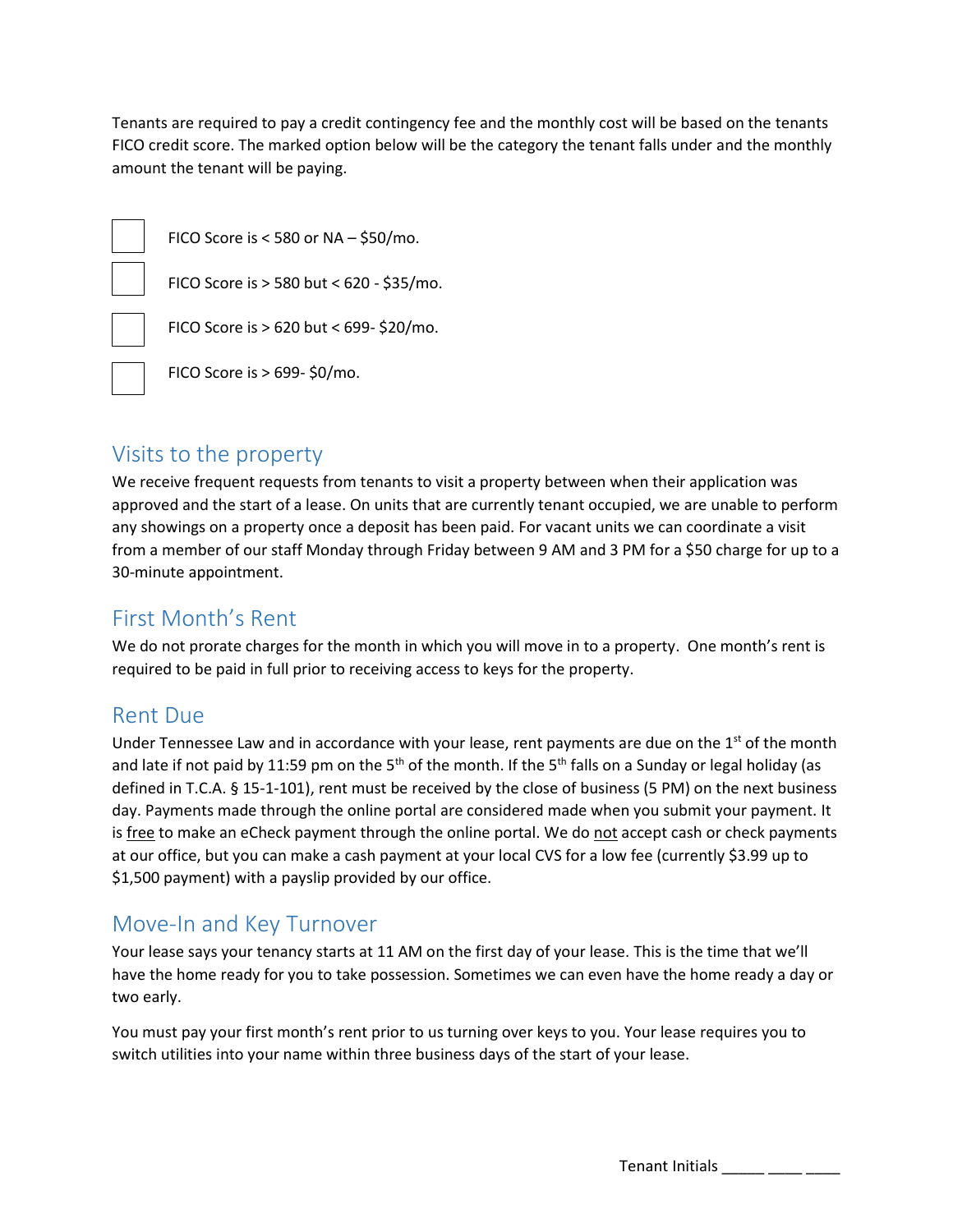If we're able to give you possession prior to the first day of the lease, by accepting the lockbox access, you are agreeing that you will switch utilities into your name within three days of taking possession of the property. You will also be responsible for lawncare (if applicable) at the earlier date of possession or the first day of your lease.

### Lockbox

When you arrive at your home, there will be a lockbox on the front door. We have an instructional video on our YouTube channel that shows how to access the lockbox. You can view it at <https://www.youtube.com/watch?v=VaWesdx3ByQ&t=2s>

PMC will send a staff member to remove the lockbox. You will need to call and confirm that you have received your keys, and a staff member will remove the lockbox off of the door.

## Move-in walk-through

It is vital for you to document any and all damage to the property at the time of your move-in. If you fail to document damage, it is likely that you'll be charged for the damage at move-out…even if you did not cause it.

PMC has contracted with MyWalkThru to provide a phone App for you to utilize to conduct the move-in walk-through. You'll be provided with download and login instructions at the time of your move-in. The App will enable you to note and photograph damages or other conditions of the Property existing at the time you accept possession. You must utilize the App to complete the walk through within four days after you accept possession. If you fail to timely complete the property review utilizing the App, the Property will be deemed to be free of damages and defects. Completing the property review utilizing the App is not a request for repairs, and all repair requests must be submitted in accordance with this lease.

We try to identify and fix all maintenance issues before you take possession, but sometimes there are issues which are tough to identify until someone is living in the house. We are diligent in repairing maintenance issues. The presence of a maintenance issue at move-in does not relieve you from paying rent from the lease start date.

## Cleaning

Your home will be in "Broom Clean" condition at move-in. Broom clean generally means there is no visible dirt. You can expect carpet to be vacuumed and cleaned. Other flooring will be swept and/or mopped. The counters and refrigerator will be wiped down.

Broom clean does not meet most people's standards of cleanliness. Therefore, you will likely want to deep clean your house prior to move-in.

### Paint

Property management companies handle painting of homes very differently. Most people wish to decorate their homes and we want you to be able to make your house your home. This means we are reasonable in allowing small nail holes in the walls.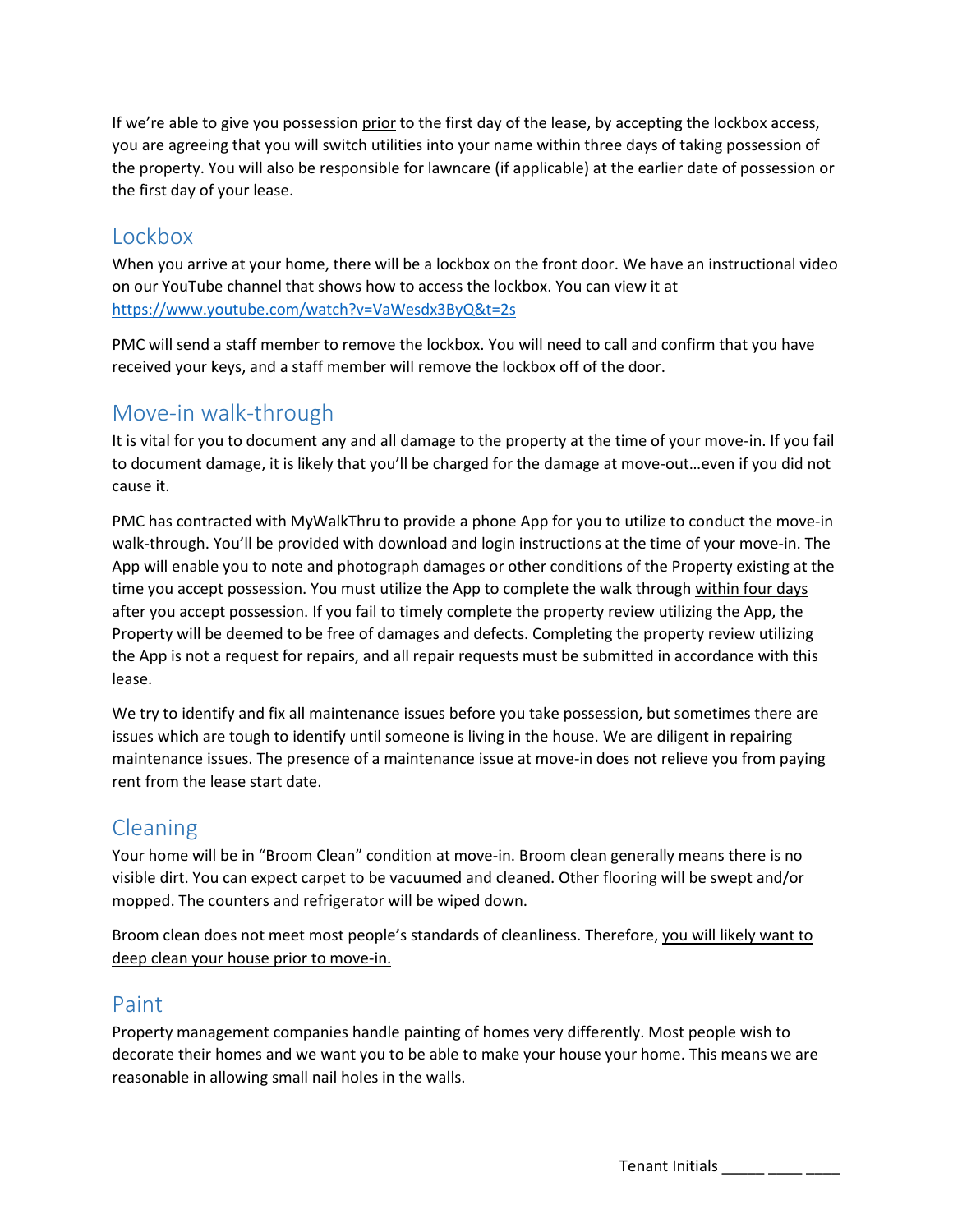With this policy we are unable to repaint homes between each tenant. Generally, our homes are fully repainted every 3 to 5 years. If you have concerns about the paint in a house during your initial walkthrough, please discuss it with us prior to paying your security deposit.

If you mount a TV on the wall, the holes will be considered excessive wall damage at move-out. If you do mount a TV, you will need to patch the holes and paint the whole wall prior to your lease end in a professional manner. If you only spot paint the wall or leave the mount up, we will come back and repaint the whole wall at your cost.

### Maintenance Requests

Please refer to our maintenance information packet for more detailed information. You may call our office at 615-840-2845 to be transferred to the maintenance department or you can call the maintenance hotline 24/7 at **615-549-5406** to place a maintenance request (emergency or nonemergency). You may also make a non-emergency request online through your tenant portal.

We do not advise submitting maintenance requests via e-mail. By e-mailing it, you are taking a risk that the person you e-mailed to may be out of the office or on vacation and your request may be delayed in being processed.

We do not accept maintenance requests made via our regular office line.

#### Miscellaneous

- The air filters will be changed prior to move-in. You are responsible for changing air filters every 30 days. If they are not changed regularly, HVAC maintenance costs may become your responsibility if a licensed HVAC technician attributes part of any maintenance issues to the filters not being changed. You are responsible for having clean air filters at move-out.
- All light bulbs should be functioning at both your move-in and move-out dates. If a light is burnt out when you move-out, there is a \$25 per bulb fee.
- Shower rods and towel rods are the responsibility of tenants. If there is one in the property when you move-in, it is not warranted.
- PMC does not replace refrigerator water filters (including between tenants). Tenants are welcome to replace the water filters as they desire with a proper filter for their refrigerator.
- You are responsible for changing the battery of any smoke detectors and light bulbs at a height of less than 10 feet. This may require you to invest in a step stool or ladder. If you have a smoke detector that is higher than 10 feet, please enter a maintenance request at least twice a year for us to come change the batteries.
- Satellite dishes may not be placed on the roof. They must go on a pole in the back yard. Note: Certain HOA's prohibit satellites dishes.
- All appliances in the home must be checked by you as the tenant for proper operation within 48 hours of move-in. Appliances you **must** check should include, but are not limited to, stove/oven, refrigerator, dishwasher, sink disposal, microwaves and washer/dryer. Any electrical wires should be securely inserted into electrical outlets. All hoses from a water source should be secured against leaks. Please make sure that the hose coming from any clothing washer is secure into the outgoing hose hook up. Monitor first time use of any appliance as electrical issues and leaks commonly occur at first use.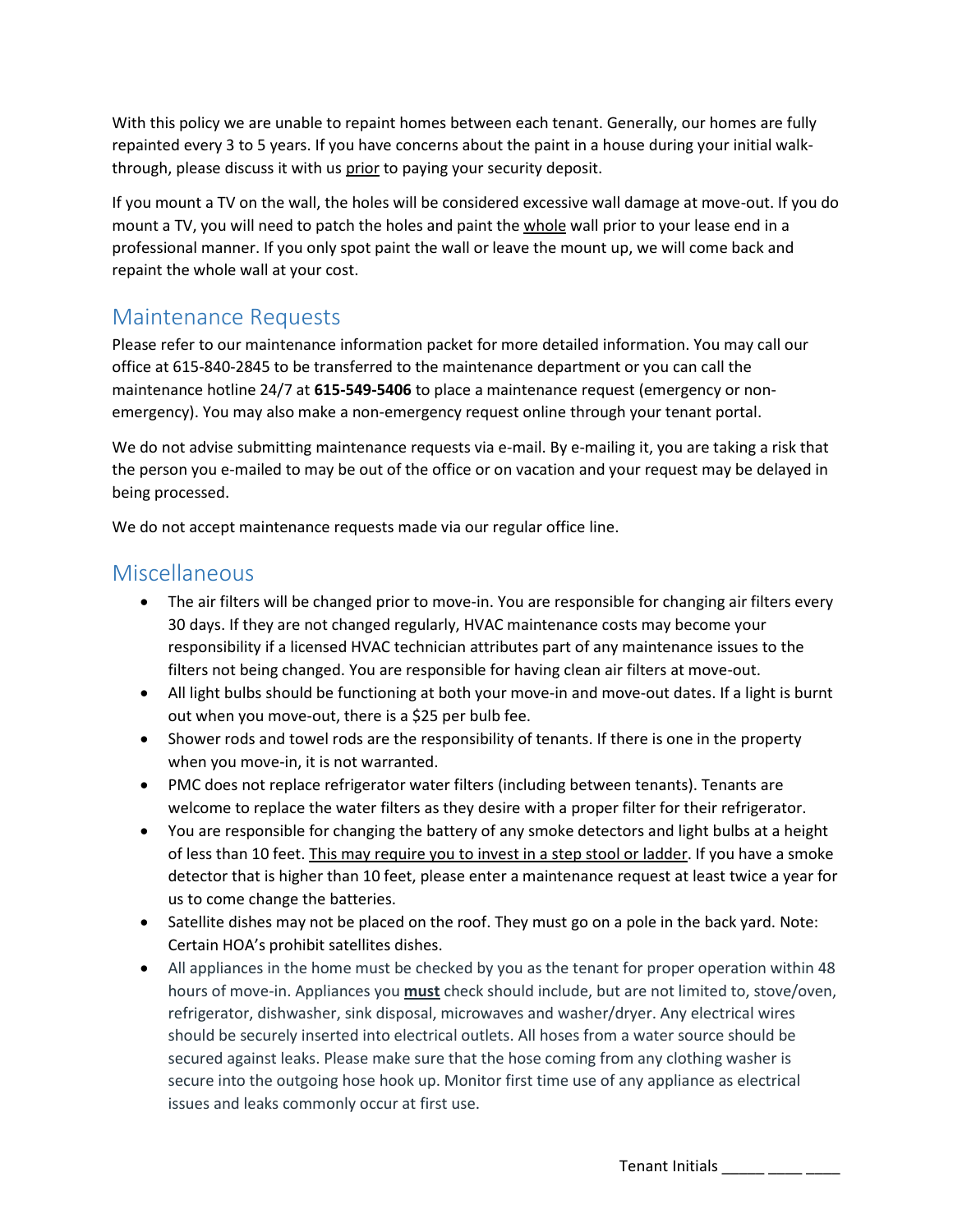Property Address:

.

#### Tenant Acknowledgement

The Property Management Connection LLC has promised to perform the following maintenance, repairs and improvement to the property prior to the first day of your lease:

By signing below, we acknowledge that Property Management Connection and its agents/employees have not promised nor agreed to perform any maintenance, repairs or improvements to the property other than those listed above.

By signing below, we acknowledge that we have read and agree to all the terms of this New Tenant Information Packet.

\_\_\_\_\_\_\_\_\_\_\_\_\_\_\_\_\_\_\_\_\_\_\_\_ \_\_\_\_\_\_\_\_\_\_\_\_\_\_\_\_\_\_\_\_\_\_\_\_\_ \_\_\_\_\_\_\_\_\_\_\_\_\_\_\_\_\_\_\_

Tenant Initials \_\_\_\_\_\_ \_\_\_\_\_ \_\_\_\_\_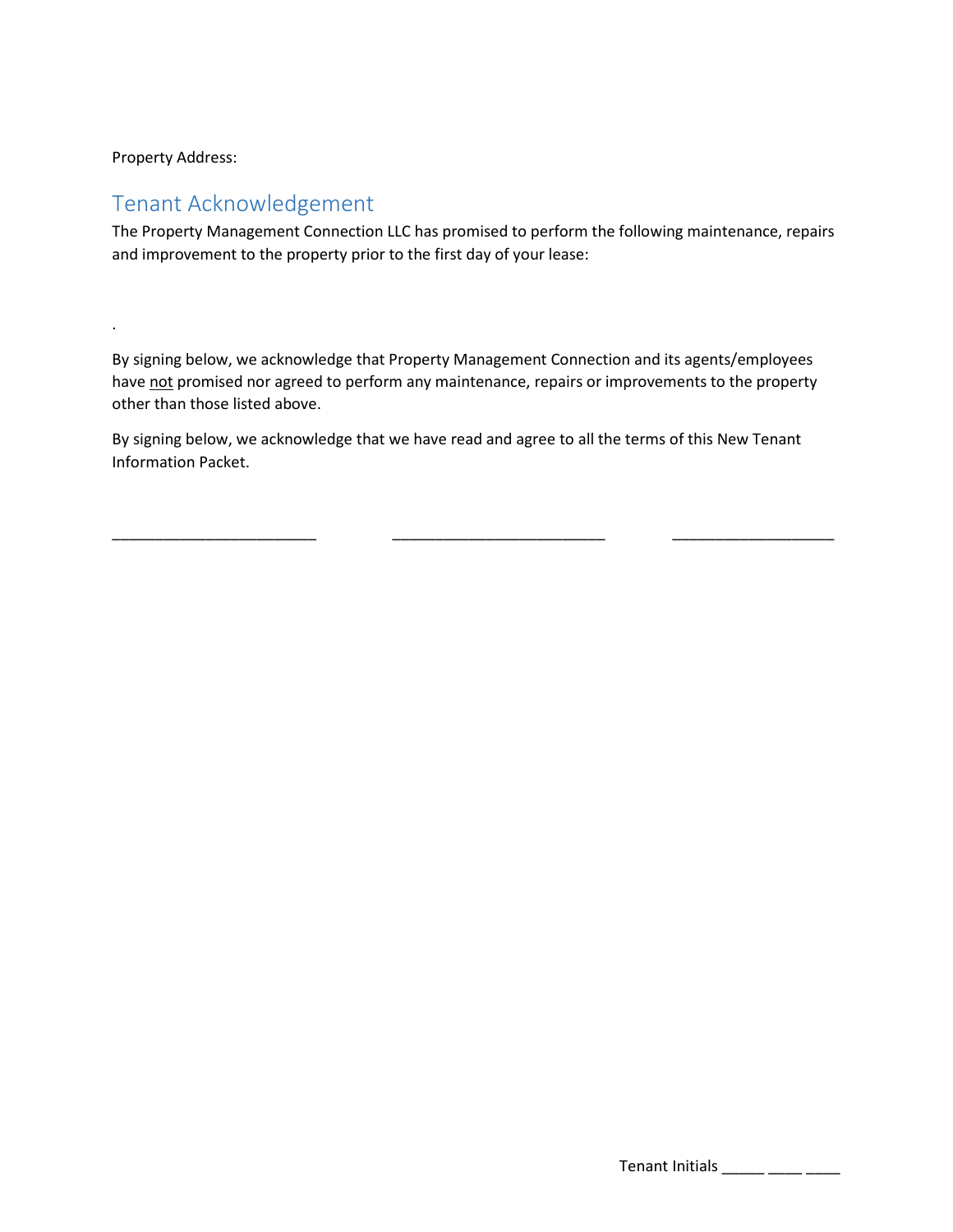# Security Deposit Options

## Option 1 – Traditional Security Deposit

Tenant pays a traditional security deposit equal to one month's rent. The security deposit is refundable per the terms of the lease and Tennessee Landlord-Tenant Act.

## Option 2 – Alternative Deposit Option

The Alternative Deposit Option provides a mix of a traditional security deposit and non-refundable fees.

#### Enrollment

- Tenant pays a \$400 traditional security deposit which is refundable per the terms of the lease and the Tennessee Landlord-Tenant Act.
- Tenant pays a \$100 enrollment fee (non-refundable).

#### Monthly Fee

• Tenant pays a \$35 monthly fee (non-refundable)

#### Withdraw from program

- At any time, the tenant may withdraw from the program by (a) paying additional security deposit (refundable) to bring the security deposit to be equal to one month's rent, and (b) pay a \$100 withdraw fee (non-refundable). The enrollment fees and monthly payment made prior to withdraw are non-refundable and do not credit towards the additional security deposit.
- After 36 months of tenancy, the tenant may pay a \$100 application fee (non-refundable) to withdraw from the program and discontinue the monthly fee. For the application to be approved, the tenant may not have any late fees in the prior 12 months and PMC will make a special property visit to ensure that the home is in satisfactory condition.

NOTE: Tenants enrolled in the Alternative Deposit Option are fiscally responsible for any damages to the property (including unpaid rent) in excess of the \$400 traditional security deposit. The monthly fees and enrollment fees are program participation fees, and do not credit towards any damages.

\_\_\_\_\_\_\_\_\_\_\_\_\_\_\_\_\_\_\_\_\_\_\_\_ \_\_\_\_\_\_\_\_\_\_\_\_\_\_\_\_\_\_\_\_\_\_\_\_\_ \_\_\_\_\_\_\_\_\_\_\_\_\_\_\_\_\_\_\_

I/we wish to select the Traditional Security Deposit Option

I/we wish to enroll in the Alternative Deposit Option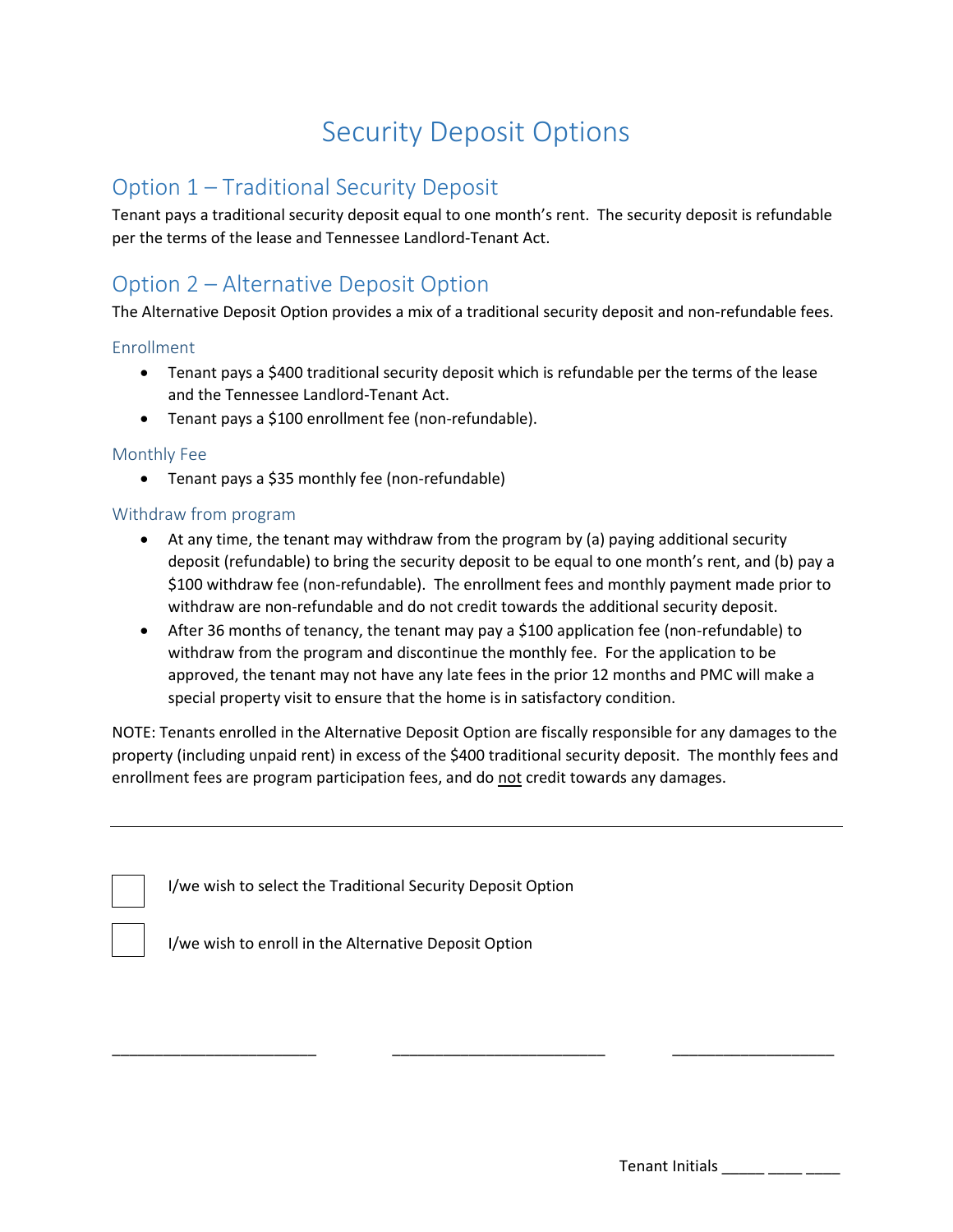## **HEAT PUMP 101**

**Property:** 

**Tenants:** 

As a tenant of the property listed above, I understand the following:

- $\triangleright$  The vast majority of rental properties in Nashville utilize a heat pump to heat the houses. If your house does not have gas, you have a heat pump. (It is possible to still have a heat pump if your house uses gas).
- $\triangleright$  Heat pumps are used in homes because they are very efficient systems and overall deliver much lower utility bills.
- $\triangleright$  When your heat is on in normal conditions, the air coming out of the registers is at about 90 degrees. Because normal human body temperature is about 98 degrees, the air coming out of a register will likely feel cool if you stick your hand near the registers.
- $\triangleright$  Heat pumps have two heating elements the regular heat pump system and a backup (sometimes called emergency heat or auxiliary heat) heat. The backup heat is electric coils which essentially operate as a giant space heater. When the backup heat is engaged, the air temperature coming out of the register will feel warm to the touch. Furthermore, if the backup heat runs for long periods of time, you will see a spike in your electric bill.
- $\triangleright$  The regular portion of the heat pump system is built to warm the air by 30 to 35 degrees. Therefore, the regular portion of the heat pump should warm your house to 70 degrees when it's 40 degrees outside.
- $\triangleright$  As external temperatures drop, the backup heat will provide about another 15 degrees in heating allowing the total system to heat your home by about 45 degrees. Therefore, when it is 25 degrees outside, your home should heat to about 70 degrees.
- $\triangleright$  As external temperatures drop below the mid-20's, your system will likely not be able to heat to your desired temperature. Unfortunately, there is nothing that can be done about this. In extremely cold weather, we will not dispatch an HVAC service technician if your internal air temperature is 40 degrees or higher than the external temperature.
- $\triangleright$  Air conditioners are designed to cool a maximum of 20 degrees from the outside temperature. If you keep your thermostat set to the low 70's, your air conditioning will start struggling to keep up as the external temperature passes 90 degrees and won't be able to keep up at all as the temperature passes 95 degrees. In extreme hot weather, we will not dispatch a HVAC technician if your internal air temperature is 15 or more degrees cooler than the external temperature.

Signed off by: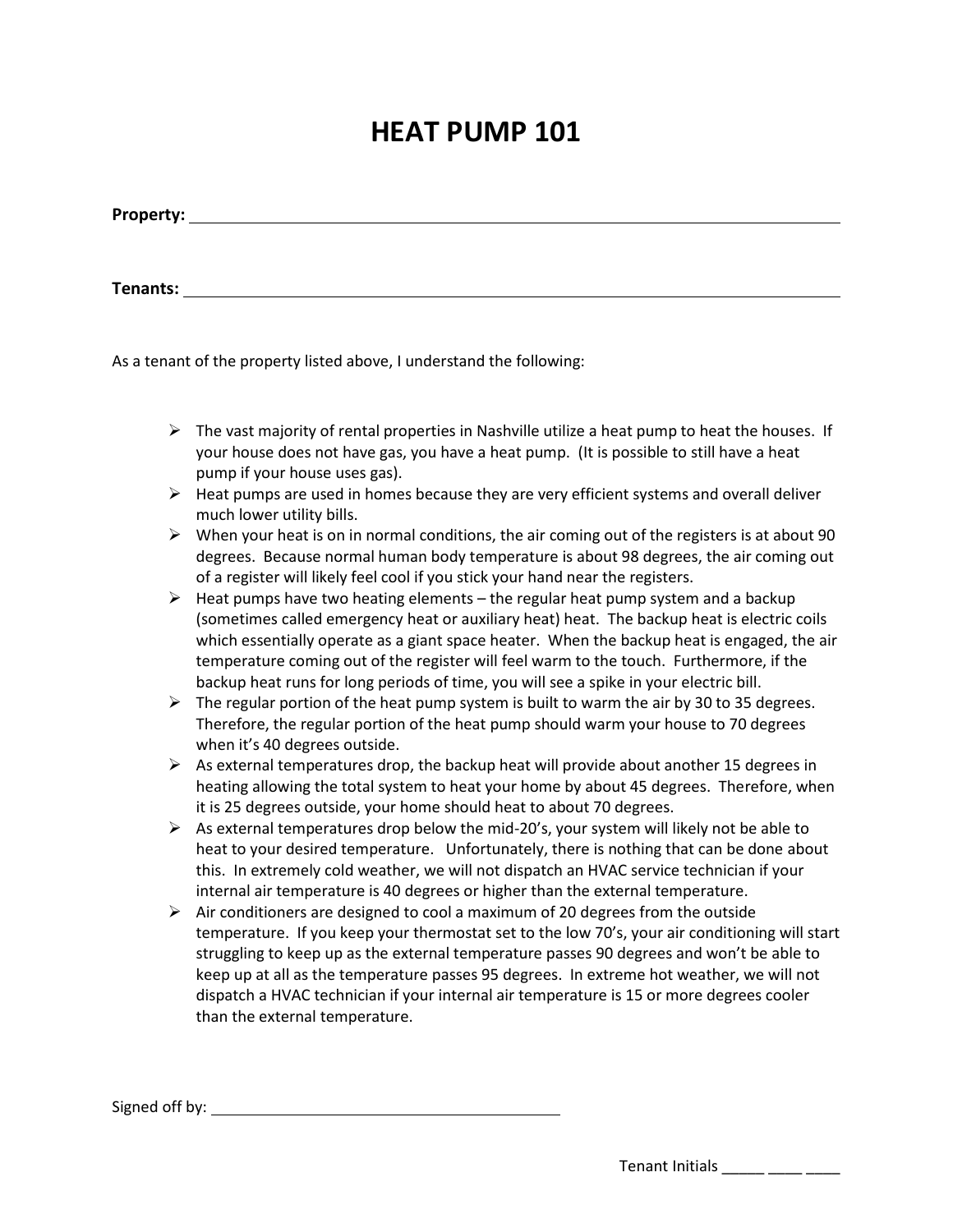# **RULES AND REGULATIONS**

**Property:** 

**Tenants:** 

As a tenant of the property listed above, I agree and understand the following:

- $\triangleright$  My lease contains Rules and Regulations (Exhibit A) and Schedule of Fees (Exhibit B). The Landlord may update these Exhibits with a 30-day notice to the tenants. The following are a summary of common rules where the tenant may incur charges. Please refer to your Exhibits for full language.
- ➢ Pest Control (Rule 2). The Landlord will pay for pest control reported within 7 days of move-in. After this point, the tenant will be responsible for pest treatment
- $\triangleright$  Keys/Lock (Rule 7): The Landlord does not provide lockout services. If the tenant is locked out, the tenant is responsible for hiring and paying a locksmith to gain entry to the house.
- $\triangleright$  Plumbing (Rule 11): The Tenant is responsible for the cost of removing stoppages of drains when the stoppage is caused by inappropriate items. Almost all stoppages are the fiscal responsibility of the tenant as they are almost always caused by inappropriate items like food, grease, hair, toilet paper or feminine products.
- $\triangleright$  Electrical (Rule 14): Most non-working outlets are caused by tripped breakers or "GFI." The tenant is responsible for resetting breakers and GFI. The tenant will be responsible for cost of a service visit to reset a breaker or GFI. On rare occasions a breaker or GFI will need to be replaced and in those cases the Landlord will pay for the repair.
- $\triangleright$  Garbage Disposal (Rule 15): Garbage disposals will stop working when jammed. The tenant is responsible for the cost of a service call when a garbage disposal is jammed.
- $\triangleright$  Unwarranted Service Calls (Rule 16): If the tenant places a service call for an issue that is nonexistent, the tenant will be responsible for the cost of the service call. If a tenant places a service call and then fix the issue yourself or the issue naturally resolves itself, the tenant is responsible for canceling the service call to avoid being charged for a service call.

Signed off by: